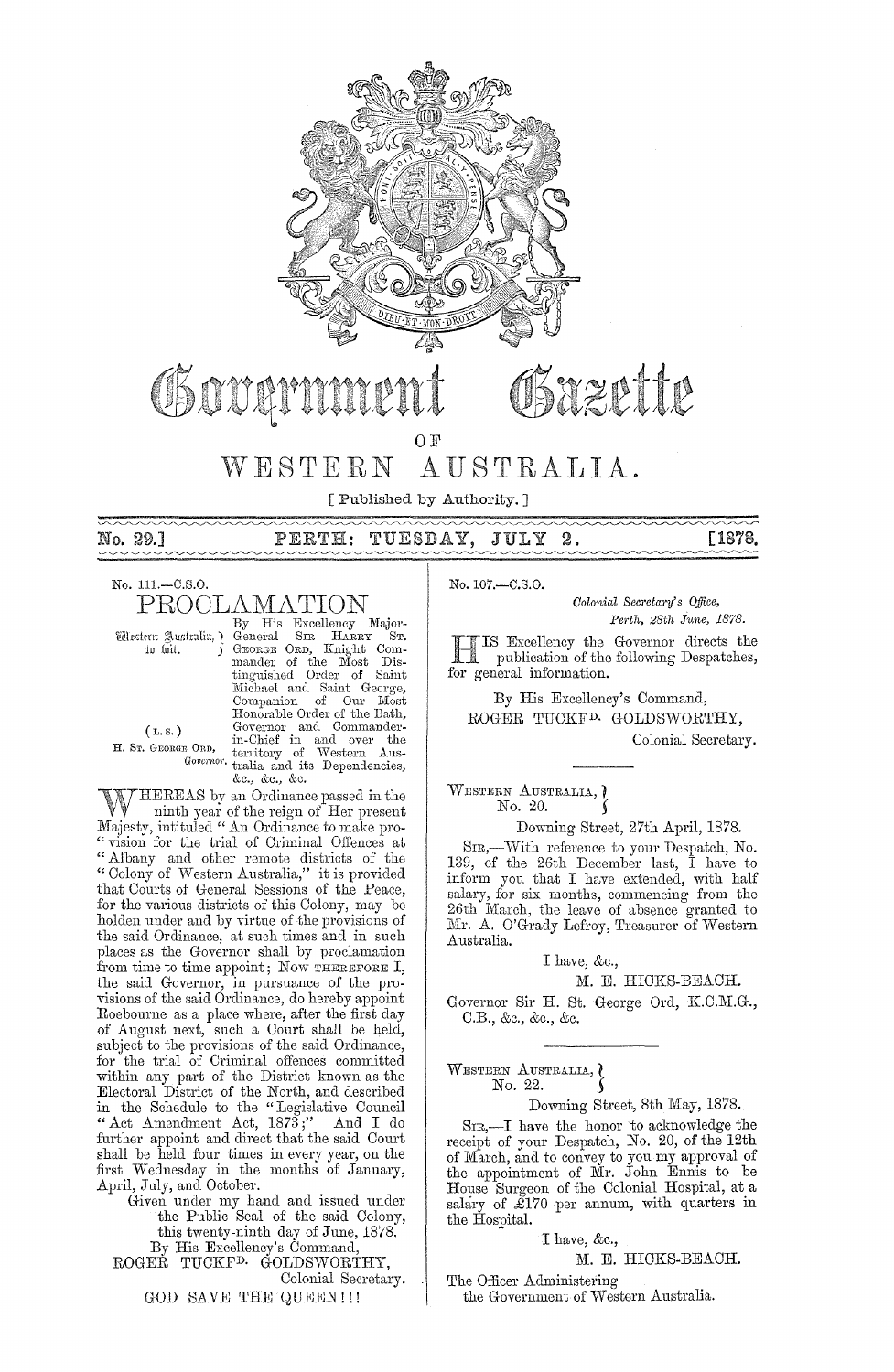No. 112.-C.S.O.

Colonial Secretary's Office. Perth, 1st July, 1878.

IS Excellency the Governor has been pleased to direct the publication, for<br>general information, of the following Order,<br>issued by the Honorable the Commandant, with regard to the Mutiny Act now in force.

By His Excellency's Command, ROGER TUCKF<sup>D.</sup> GOLDSWORTHY. Colonial Secretary.

### GENERAL ORDER.

Commandant's Office, Perth, 17th June, 1878.

THE following notification, dated War Office, 24th A pril, 1878, this day received, is published for general information:-

"MUTINY ACT AND ARTICLES OF WAR.

1. The Mutiny Act and Articles of War, 1878, are 1. The mutual actual methods of war, 1076, are<br>identical with the Mutiny Act and Articles of War,<br>1877, with the exception of the dates and the number<br>of men to be employed. It is not, therefore, deemed<br>necessary to distri

2. The Mutiny Act, 1878, will be quoted as the 41st Victoria, Chapter 10, and it bears date the 16th April, 1878.  $\qquad$  J. C. VIVIAN."

EDWD. D. HARVEST, Lieut.-Colonel.

No. 106 .- 0.S.O.

Colonial Secretary's Office, Perth, 26th June, 1878.

IS Excellency the Governor has been pleased to approve of the formation of a Rifle Volunteer Corps at Albany, under the designation of the "Albany Rifle Volunteers;" and of Mr. WILLIAM FINLAY officiating as<br>Lieutenant in command, pending the result of the examination to be held before a Military Board assembled under the Government notification of 20th April, 1875.

By His Excellency's Command, ROGER TUCKF<sup>D</sup> GOLDSWORTHY, Colonial Secretary.

No. 108 .- C.S.O.

Colonial Secretary's Office, Perth, 29th June, 1878.

 $\begin{array}{|c|c|c|c|c|}\n\hline\n\textbf{I} & \textbf{I} & \textbf{B}' & \textbf{B}' & \textbf{B}' & \textbf{B}' & \textbf{B}' & \textbf{B}' & \textbf{B}' \\
\hline\n\textbf{I} & \textbf{I} & \textbf{B} & \textbf{B} & \textbf{B} & \textbf{B} & \textbf{B} & \textbf{B} & \textbf{B} \\
\hline\n\textbf{I} & \textbf{B} & \textbf{B} & \textbf{B} & \textbf{B} & \textbf{B} & \textbf{B} & \textbf{B} & \textbf{B} & \$ pleased to appoint ROBERT JOHN SHOLL, Esquire, Government Resident at Roebourne, to be Chairman of Quarter Sessions for the North District.

By His Excellency's Command, ROGER TUCKF<sup>D.</sup> GOLDSWORTHY, Colonial Secretary.

No. 109 .- C.S.O.

### Colonial Secretary's Office, Perth, 29th June, 1878.

IS Excellency the Governor, on the I nomination of the Consul General for<br>Italy at Melbourne, has been pleased to recognize ELIAS SOLOMON, Esquire, as Consular Agent for Italy at Fremantle, pending the approval of Her Majesty's Government.

By His Excellency' Command, ROGER TUCKF<sup>D.</sup> GOLDSWORTHY, Colonial Secretary. No. 110.-C.S.O.

Colonial Secretary's Office, Perth, June 29, 1878.

IS Excellency the Governor directs the publication of the following Notice to Mariners for general information.

By His Excellency's Command, ROGER TUCKF<sup>D.</sup> GOLDSWORTHY.

Colonial Secretary.

# NOTICE TO MARINERS.

Notice is hereby given that a bright light is now exhibited every night, from sun-set to sun-rise, at an elevation of 50 feet above the sea on the Flag Staff near the mouth of the Batticaloa Lill further notice from the 1

Notice is hereby given that a circular buoy painted black has<br>been moored 66 fathoms N. 60<sup>o</sup> E. from the two fathom patch<br>in Batticaloa Roads, eastern coast of Ceylon, and that in future<br>the buoy will be moored in this p

J. DONNAN,<br>Master Attendant's Office, Colombo, 24th April, 1878.

No. 105.-C.S.O.

Colonial Secretary's Office, Perth, 24th June, 1878.

**TENDERS** (endorsed "Tender for a Boat<br>for Lacepede Islands,") will be received<br>at this Office until noon of Wednesday, the 10th day of July next, from persons willing to supply one Boat for the Lacepede Islands.

Full particulars can be obtained on application to the Harbor Master, Fremantle.

The Government do not bind themselves to accept the lowest or any tender, and will require the guarantee of two responsible persons for<br>the due performance of the Contract.

Forms of Tender may be had on application to the various Resident Magistrates, and at the Public Offices, Perth; and no tender will be entertained unless rendered on the prescribed form.

By His Excellency's Command, ROGER TUCKF<sup>D.</sup> GOLDSWORTHY. Colonial Secretary.

Office of the Central Board of Education, Perth, 24th June, 1878.

TTHE Central Board of Education has been pleased to appoint the following gentle-<br>men to be members of the Greenough District Board of Education, vice the Revd. J. Allen and Mr. W. F. Waldeck, resigned :-

The Revd. B. King.

Mr. JOHN MACDERMOTT.

CHAS. L. HOWARD, Secretary.

## NOTICE.

### Department of Public Works, Perth, 29th June, 1878.

TTHE time for the receipt of Tenders (en-<br>dorsed "Tender for Railway Station, Northampton," has again been extended until noon of Monday, the 22nd July.

> JAS. H. THOMAS, Director of Public Works.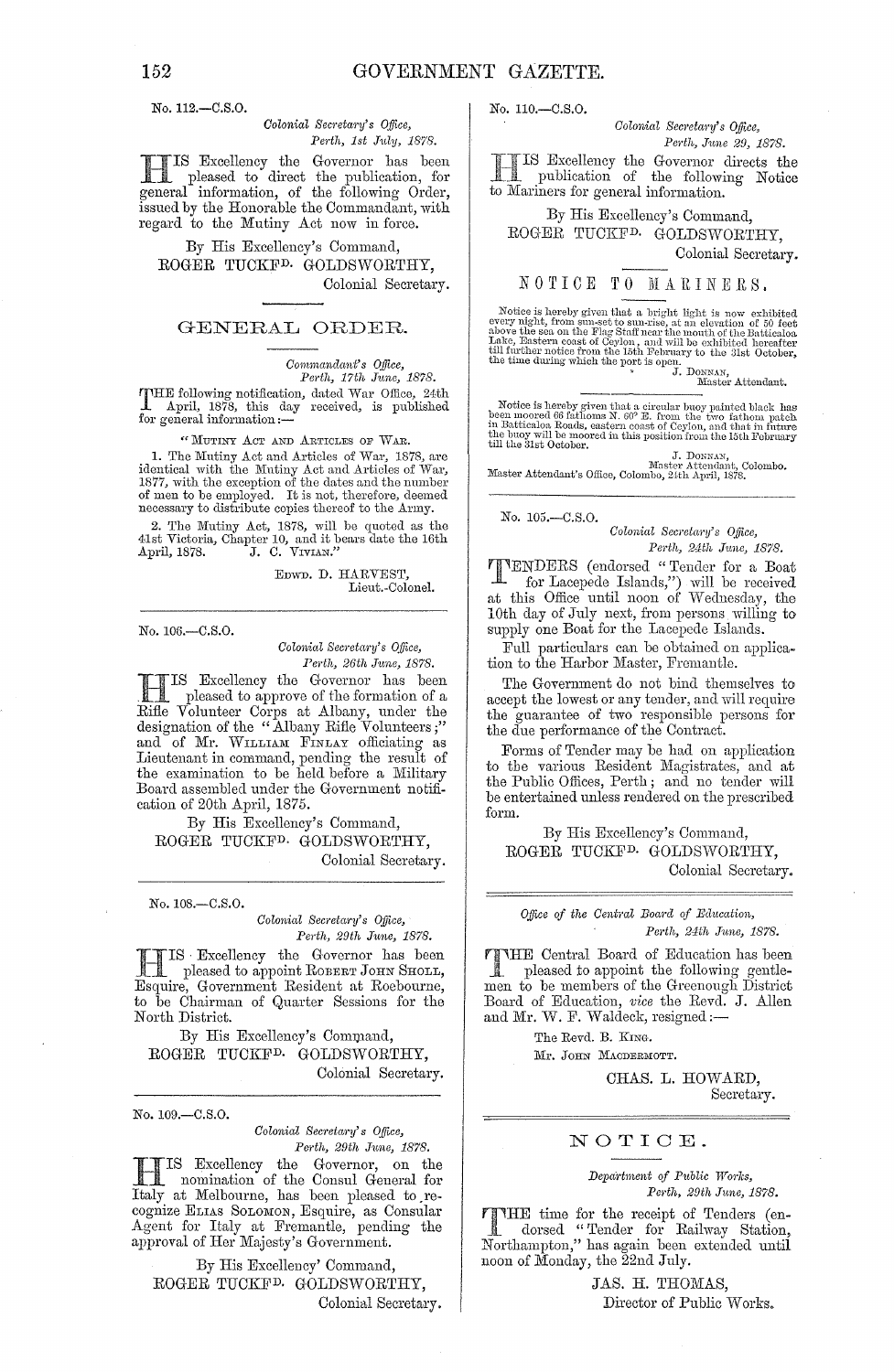*Crown Lands' Office, Perth, 19th June, 1878.* 

HIS Excellency the Governor has been pleased, on the recommendation of the Oommissioner of Orown Lands, to set apart as a Public Reserve the land described in the Schedule below for the purposes herein set forth  $:$ -

### RESERVE.

| Recorded<br>Number. | Content.<br>A. R. P. | Description of Boundaries.                                                                                                                                                                                                                                                                                                                                                                                                                                                                                       | Purpose for which made.                                  |  |  |  |
|---------------------|----------------------|------------------------------------------------------------------------------------------------------------------------------------------------------------------------------------------------------------------------------------------------------------------------------------------------------------------------------------------------------------------------------------------------------------------------------------------------------------------------------------------------------------------|----------------------------------------------------------|--|--|--|
| 296 A               | $10 \quad 0 \quad 0$ | Bounded on the Northward by a West-south-west line<br>of about 7 chains in length, extending westwards from the<br>South-eastern corner of Avon Location 483, along its<br>Southern boundary to the Eastern side of the road from<br>Brookton to Beverley. On the Westward by road afore-<br>said. On the Southward by an East-north-east line of<br>about 15 chains to the left bank of the Ayon River; and<br>on the Eastward by the said left bank downwards to the<br>starting point. All bearings magnetic. | Stopping and watering place<br>for teams. Avon District. |  |  |  |

MALCOLM FRASER, Oommissioner of Orown Lands.

WESTERN AUSTRALIA. Meteorological Observations for the month ending 31st May, 1878.

WIND Registered by Mr. Forsyth, Harbor Master, at Arthur's Head, Fremantle; altitude above the sea 55 feet, in Latitude 32° 02' 14" S., Longitude 115 ° 45' 12" E.

The other instruments registered are placed in the grounds adjoining the Survey Office, Perth; altitude above the sea 47 feet, in Latitude 31° 57' 25<sup>"</sup> S., Longitude 115° 52' 02" E.

MALCOLM FRASER, Surveyor General.

| BAROMETER:<br>Mean Reading<br>corrected, and re-<br>duced to sea level.<br>and 32 deg. Fah. | THERMOMETERS IN SHADE. |               |               | RADIATION<br>THERMO-<br>METERS. |        |                | WIND.                    |                             | DEGREE     |                         |                | EVAPOR-              |                                 |
|---------------------------------------------------------------------------------------------|------------------------|---------------|---------------|---------------------------------|--------|----------------|--------------------------|-----------------------------|------------|-------------------------|----------------|----------------------|---------------------------------|
|                                                                                             | Dry.                   |               | Wet.          |                                 |        |                | Amount<br>in             | Horizontal                  |            | Saturation              | CLOUD:<br>Mean | ńд<br>.              | ATION:<br>$_{\rm Amount}$<br>in |
|                                                                                             | Maxi-<br>mum.          | Mini-<br>mum. | Maxi-<br>mum. | Mini-<br>mum.                   | Solar. | trial.         |                          | miles, per<br>hour.         | direction. | ==100 : mean<br>amount, |                | ಂದ<br>Ń<br>Ō         | inches.                         |
| 30.219                                                                                      | 75.5                   | 49.9          | 71.2          | 47.8                            |        | 43.6           | 0.01                     | 8.09                        | S.S.W.     | 77                      | 3              | 3                    | 0.55                            |
| 30.296                                                                                      | 80.8                   | 50.6          | 73.1          | 47.6                            | 126.9  | 41.6           | 0.00                     | 7.29                        | S.         | 68                      | 4              | 2                    | 0.73                            |
| 29.987                                                                                      | 73.4                   | 57.0          | 69.6          | 54.1                            |        | 51.5           | 1.62                     | 10.67                       | N.N.W.     | 83                      | 3              | 17                   | 0.43                            |
| 30.000                                                                                      | 69.9                   | 55.0          | 64.8          | 50.5                            |        |                | 3.88                     | 7.07                        | N.W.       | 77                      | 5              | 8                    | 0.36                            |
| 30.167                                                                                      | 66.9                   | 47.7          | 63.3          | 44.9                            |        | 41.5           | 0.55                     | 4:43                        | S.E.       | 81                      | 5              | $\mathbf{2}$         | 0.22                            |
|                                                                                             |                        |               |               |                                 |        | 117.1<br>115.9 | $126 - 2$<br> 113.9 49.1 | RAIN:<br>Terres-<br>inches. |            | velocity in<br>General  | oв             | HUMIDITY,<br>amount. | ican<br>L<br><b>NE</b>          |

Total Rainfall for the month=6.06 inches.

Highest reading of Barometer BO'451 on 10th  $\begin{array}{l|l} \text{Sarometer 30:451 on 10th} & \text{Thermometers in shade.} \left\{ \text{Maximum Dry } 85:1 \text{ on 14th} \right. \\ \text{No.} & 29:766 \text{ on 26th} & \text{Thermometers in shade.} \left\{ \text{Minimum Dry } 44:4 \text{ on 30th} \right. \\ \end{array}$ The Observations are taken at Perth at 10 a.m., (excepting Barometer, which is registered at 12 a.m., and at Fremantle, at 6 a.m., and 6 p.m.

M. A. C. FRASER,

Observer.

#### $Department of Public Works,$ *Peyth> 14th June> 1878.*

HEREBY certify that the first Twentyeight miles twenty chains of the Geraldton and Northampton Railway, may be safely used for Goods and Mineral traffic.

> JAS. H. THOMAS, Director of Public Works.

### NOTICE.

# *Department of Public Works,*<br> *Perth, 24th June, 1878.*

THE time for the receipt of Tenders for<br>Assistant Lightlesoney Quarters Geneld Assistant Lightkeepers Quarters, Gera1dton, has been extended until noon of the 8th July.

> JAS. H. THOMAS, Director of Public Works.

# MAIL NOTICE.

General Post Qfllce. Perth, HlU" *.rune,* 1878.

MAILS for transmission by CoA3TING MAIL STEAMER for 'Lillah, Cape of Good Hope, &c., the Australian Colonies, New Zealand, Tasmania, and America, will close as under:--

- At Geraldton, Champion Bay, on Wednesday, July 3rd, at noon. At the GEXERAL POST OFFICE, PERTH, on Saturday, July 6th, at 11 a.m.
- At Fremantle, on Saturday, July 6th, at 2 p.m.
- At Bunbury, on Saturday, July 6th, at 10 p.m.
- 
- 
- At Busselton, on Saturday, July 6th, at 10 p.m.<br>At the General Post Office, Perth. —<br>Money Orders for transmission by the above conveyances will be<br>isomed on the United Kingdom, the Australian Colonies, New<br>Zealand, and T
- Letters for Registration must be posted one hour before the closing of the Mails.
- Late Letters, on payment of a fee of 6d., may be posted one hour after the closing of the Mails.
- 
- Newspapers must be posted one hour before the closing of the Mails, otherwise they will not be forwarded until the next Mail.<br>More :—Mails for Albany, Bannister, Williams River, Arthur River, Kolonip, and the Albany Road,

M. HELMICH, Postmaster-General, and General Superintendent of Telegraphs.